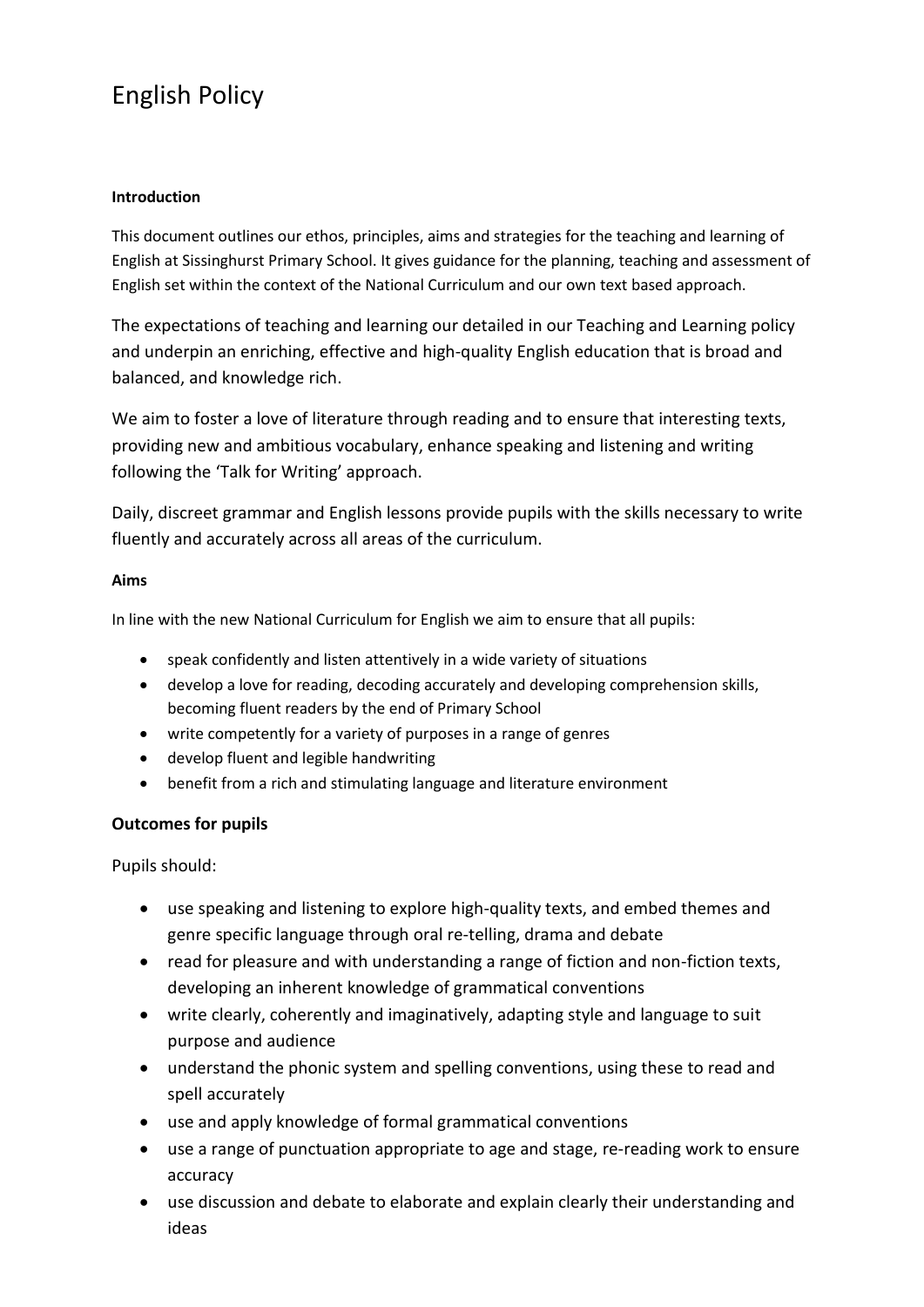## **Teaching and Learning**

Elements of high quality lessons:

- speaking, listening, reading and writing are explicitly modelled
- 'Talk for Writing' strategies are used to develop writing content through the three stages of: imitation, invention and innovation. In addition, oral story telling with actions embeds story language and patterns prior to pupils' written work.
- talking partners are used effectively to develop pupils' ideas
- active learning opportunities are embraced, including the use of our extensive outside areas
- teachers demonstrate a strong subject knowledge in phonics, grammar and spelling
- prominent displays of rich vocabulary are used by teachers in lessons, and by pupils to promote independent learning
- pupils have access to support with spelling and vocabulary through displays and table resources
- Early Years enjoy quality shared texts, re-tell stories with actions and have a strong emphasis on phonics using 'Supersonic Phonics' – systematic, synthetic phonics programme
- Emergent writing is encouraged through role play in Early Years and the local environment provides stimulating purposes for writing

## **Planning**

English is planned, where possible, to link subject areas together. The National Curriculum objectives for each year group are covered throughout the year. Teachers plan sequences of lessons across weeks and terms to enable progress. Texts are carefully chosen to enrich learning and to enhance the curriculum. Formative and summative assessments are used to identify and target areas of need within each class. Stickers with the 'Learning Objective', steps to success and key vocabulary are placed in books for each lesson and shared with the children.

## **Differentiation/Special Educational Needs**

Our SEN policy applies to all subject area and should be read alongside the following information:

- Teaching is organised to enable all pupils to access the highest quality learning opportunities
- Tasks are adapted if/as necessary
- Intervention programmes are used to support children who need more support to meet age related expectations
- Children are provided with additional support such as: task boards, word mats, sand timers, writing slopes, pencil grips

## **Spelling**

We follow the National Curriculum requirements for each year group as set out in the English Appendix 1: spelling.

Pupils in EYFS and KS1 are taught phonics daily using 'Supersonic Phonics' which is a comprehensive and systematic, synthetic phonics programme. This provides them with the foundation they need to develop knowledge of spelling rules and patterns.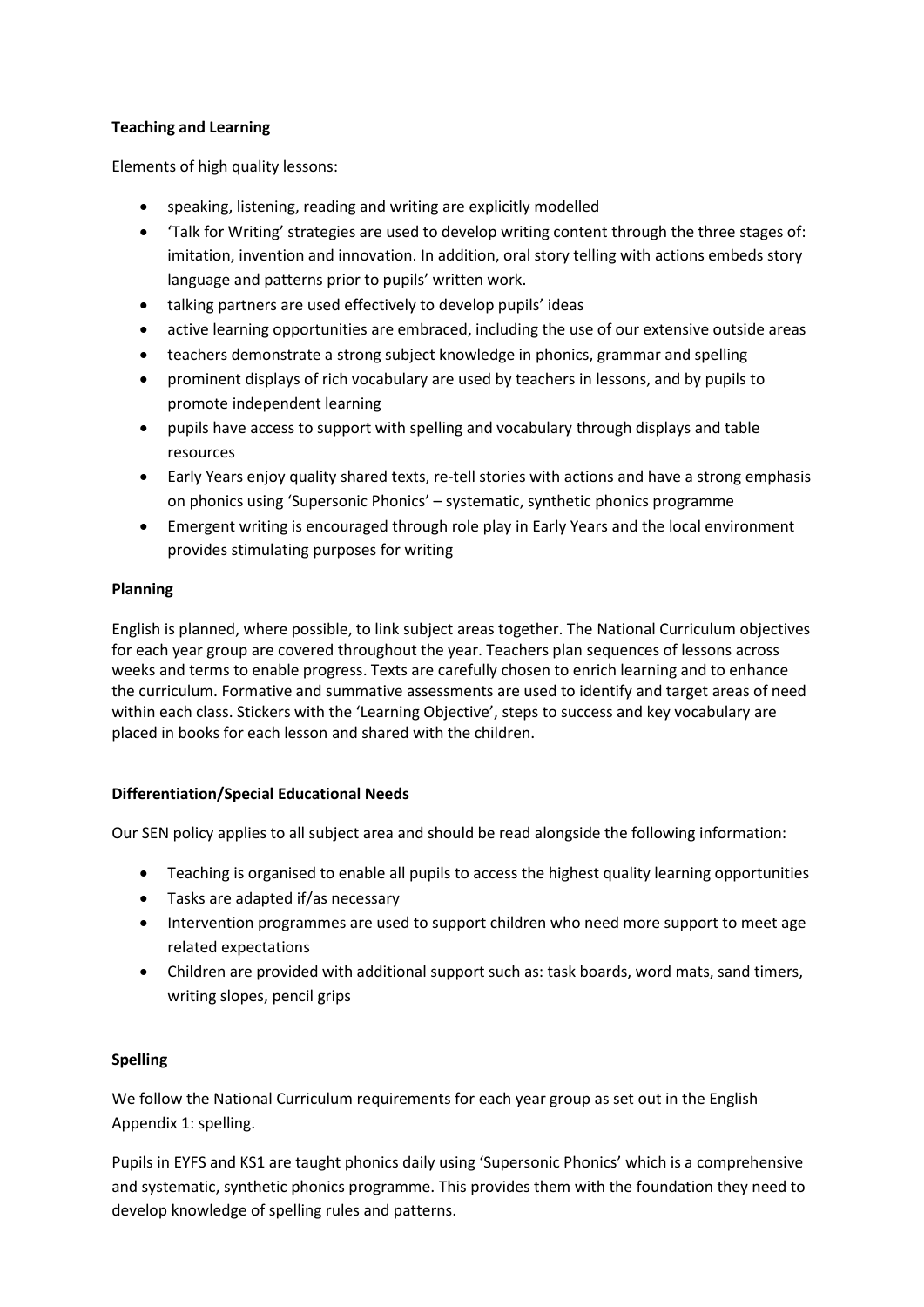Pupils in KS2 discuss the meanings of words looking at word-roots, suffixes and prefixes in the line with the expectations for each year group. Spellings are set each week to be learnt as part of homework.

#### **Punctuation and Grammar**

We follow the National Curriculum requirements for each year group as set out in the English Appendix 2: Vocabulary, Punctuation and Grammar.

Pupils are taught discrete grammar or punctuation lessons to consolidate key areas and this is applied through daily modelled writing and independent writing across the curriculum. Later in KS2 grammar may be an integral part of English lessons.

#### **Reading**

Inspiring and establishing a love of reading is at the heart of our philosophy for teaching and learning. Reading underpins the teaching of English and enables pupils to succeed in all areas of the curriculum.

From the beginning in Reception, pupils are taught phonic sounds and high frequency words using a systematic scheme called 'Supersonic Phonics'. They bring home books that are completely phonically decodable and matched carefully to pupils' learning. Reading books are progressive and designed to introduce new vocabulary, to build fluency and to gradually increase the complexity of sentence structure. Pupils should be encouraged to re-read sentences when beginning to read: an adult can model reading a sentence fluently with the pupil then re-reading fluently.

In Reception, pupils read individually to teachers, teaching assistants and adult helpers. As fluency grows, pupils read in small groups with an adult who supports discussion and develops comprehension skills. In KS2 many pupils will follow Accelerated Reader: they read a text then answer a few questions based on the text in the style of a quiz. This programme will automatically set and adjust levels as pupils make progress, and develops core comprehension skills in a highly motivating way.

Teachers model and teach specific reading skills and develop comprehension skills in reading sessions and within lessons across the curriculum.

Reading progress is monitored and tracked regularly. Teachers discuss progress with pupils in school and with parents and pupils at our Child Learning Review.

We have a well-stocked library with a good selection of fiction and non-fiction books which are regularly updated in KS1 and KS2. Children can also enjoy dedicated reading areas in school where they can relax and enjoy books with teaching assistants and/or adult helpers.

Our classroom reading areas are designed to encourage children to read for pleasure, selecting and caring for books in a relaxing environment.

#### **Assessment**

#### **Phonics**

Children take the Phonics Screening Test towards the end of Year 1. Children who do not pass follow a structured programme in Year 2 and re-take the screening at the end of Year 2.

## **Spelling, Grammar and Punctuation**

Grammar and Punctuation tests are used to track progress and pupils take part in Statutory End of Key Stage assessments at the end of Year 2 and Year 6.